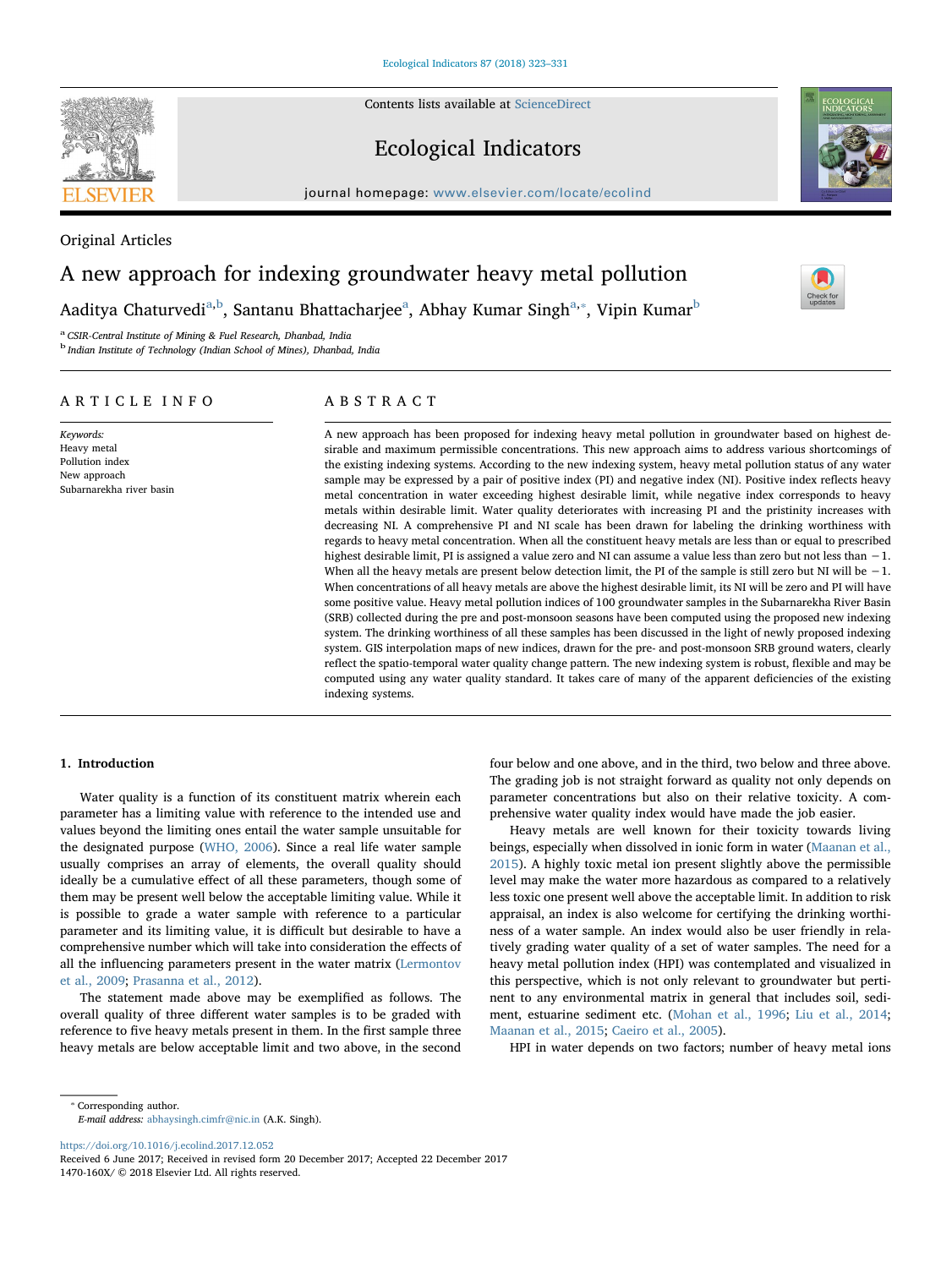and their concentrations vis-à-vis permissible levels as per water quality standards. Understandably, HPI being a semi empirical number, many formulations have been proposed by various researchers [\(Horton, 1965](#page--1-7); [Mohan et al., 1996;](#page--1-4) [Prasad and Jaiprakash, 1999](#page--1-8); [Prasad and Bose,](#page--1-9) [2001;](#page--1-9) [Edet and O](#page--1-10)ffiong, 2002 and cross references therein). Each variant has its own strengths and weaknesses. Two of the mostly used indexing techniques with reference to heavy metal ions in groundwater were the one proposed by Mohan and coworkers based on highest desirable and maximum permissible concentration ([Mohan et al., 1996](#page--1-4); [Prasad and Jaiprakash, 1999;](#page--1-8) [Prasad and Mondal, 2008](#page--1-11); [Prasad et al.,](#page--1-12) [2014;](#page--1-12) [Herojeet et al., 2015](#page--1-13); [Mahato et al., 2017;](#page--1-14) [Rezaei et al., 2017](#page--1-15); [Singh et al., 2017](#page--1-16)) and the one that uses maximum allowable concentration (MAC) ([Edet and O](#page--1-10)ffiong, 2002; [Venkatramanan et al., 2014](#page--1-17); [Singaraja et al., 2015;](#page--1-18) [Rezaei et al., 2017](#page--1-15); [Singh et al., 2017](#page--1-16)).

An attempt has been made in this communication to critically examine these two formulations and propose a new indexing system, with the objective to circumvent the identified shortcomings. The new indexing system has been used for calculating quality index of the Subarnarekha River Basin (SRB) groundwater samples and the observed improvements have been highlighted through direct comparison with the existing indexing systems.

### 2. Methodology

## 2.1. Rationale for new approach

Rationale for the new indexing system proposed in the present study has evolved through critical appraisal of the two most popular indexing systems as discussed below.

2.1.1. Heavy metal pollution index (HPI) using highest desirable  $(I_i)$  and maximum permissible  $(S_i)$  concentration ([Mohan et al., 1996](#page--1-4))

If the water sample contains n number of different parameters, composite heavy metal pollution index (HPI) may be calculated as:

$$
\sum_{i=1}^{n} HPI^{i} \tag{1}
$$

Where  $HPI<sup>i</sup>$  is the pollution index corresponding to the  $i<sup>th</sup>$  heavy metal ion and may be calculated as,

$$
HPIi = \omega_i Q_i
$$
 (2)

 $\omega_i$  is the relative weightage factor defined as,

$$
\omega_i = \frac{W_i}{\sum_{i=1}^n W_i} \tag{3}
$$

<span id="page-1-1"></span>Where,  $W_i$  is the unit weightage factor which is inversely proportional to the maximum permissible concentration  $S_i$ , and defined as,

$$
W_i = \frac{1}{S_i} \tag{4}
$$

The proportionality constant ([Mohan et al., 1996](#page--1-4); [Prasad et al.,](#page--1-12) [2014\)](#page--1-12) is considered as 1 for all the parameters.

<span id="page-1-0"></span>A sub index  $Q_i$  for i<sup>th</sup> parameter is calculated as,

$$
Q_i = \frac{|M_i - I_i|}{(S_i - I_i)} \times 100\tag{5}
$$

 $M_i$  = Measured concentration of the i<sup>th</sup> parameter,  $I_i$  = Highest desirable concentration of the i<sup>th</sup> parameter,  $S_i$  = Maximum permissible concentration of the i<sup>th</sup> parameter

2.1.2. Heavy metal evaluation index (HEI) using maximum admissible concentration (MAC) (Edet and Offiong, 2002)

Assuming water sample contains 'n' number of parameters,

$$
HEI = \sum_{i=1}^{n} HEI^{i}
$$
 (6)

Where,  $H E I^i$  is the pollution index corresponding to the  $i^{\text{th}}$  heavy metal

ion and may be calculated as,

$$
H E I^i = \frac{M_i}{H_{mac}^i} \tag{7}
$$

Where,  $H_{mac}^i$  is the maximum allowable concentration of the  $i^{\text{th}}$  parameter with reference to [WHO \(2011\)](#page--1-19) and Mi has been defined in 2.1.1.

Normally, HEI is calculated using World Health Organization (WHO) water quality standard.

The formulations shown above suffer from two major shortcomings. In the expression for sub-index  $Q_i$  shown in Eq. [\(5\)](#page-1-0), the numerator comprises absolute of the difference between measured concentration,  $M_i$  and highest desirable concentration,  $I_i$  of the *i*<sup>th</sup> parameter. Since HPI is inversely related to water quality, higher HPI implies poorer water quality. Interestingly, absolute of the  $I_i$  difference between  $M_i$  and  $I_i$ , in Eq. [\(5\),](#page-1-0) adds to HPI even when  $M_i$  is less than

As per Eq. [\(5\),](#page-1-0) arsenic concentrations of 5 and  $15 \mu g L^{-1}$  should impact the HPI in the same manner though in reality they do not. The limiting value  $(I_i)$  for arsenic being 10 µg L<sup>-1</sup>, the first sample should pass the quality test and the second should fail.

Secondly, the denominator in Eq. [\(5\)](#page-1-0) is the difference between  $S_i$ and  $I_i$ . In many water quality standards, only highest desirable value is permitted for some parameters and no relaxation is accorded even in the absence of alternate sources. For example, parameters like Cr, Ni, Se, Ba etc., have only the highest desirable value  $(I_i)$  specified in the drinking water standard under IS 10500 [\(BIS, 2012](#page--1-20)). In WHO (2006) standard, most of the parameters have been assigned only maximum allowable concentration (MAC) and no window of upper and lower limit. This makes BIS and WHO standards not suitable for calculating HPI using Eqs. [\(4\)](#page-1-1) and [\(5\)](#page-1-0). It is intriguing that in many of the recent publications, a lower version of IS 10500 ([BIS, 2003\)](#page--1-21) standard was used for calculating HPI even when a higher version was available, ostensibly because in the higher version many of the parameters had only the lower limiting value and no relaxation for the upper limit ([Prasad et al.,](#page--1-12) [2014;](#page--1-12) [Varghese and Jaya, 2014;](#page--1-22) [Tiwari et al., 2015](#page--1-23); [Tiwari et al., 2016](#page--1-24)).

Yet another tentative area of heavy metal pollution index (HPI) is their linking with water quality. Different HPI ranges have been assigned to classify water quality as 'poor', 'good', very good' and 'excellent'. While an important function of HPI is to indicate the water quality, there is no sound theoretical basis of assigning HPI ranges corresponding to the water quality. Also, these assignments do not clearly identify drinking worthiness of a water sample. These shortcomings make these indexing systems somewhat empirical in their basis and restrict their field of application. Ideally an indexing system should be flexible enough to accommodate any water quality standard and should be able to tell unequivocally if the water is drinkable.

In view of these apparent shortcomings, a modified formulation for heavy metal pollution index (m – HPI) has been proposed in the present work, which maintains the philosophy of HPI or HEI but varies in its workings. This new approach is based on two basic premises. The number of heavy metals to be considered for calculating the m – HPI should be decided apriori. Any comparison between two indices (two samples) is meaningful only when the same set of parameters is considered for calculating the indices. Secondly, any formulation for calculating metal pollution index should be applicable to all water quality standards. The details of the new approach, which henceforth will be called as modified heavy metal pollution index (m – HPI), may be found as follows.

2.2. Modified heavy metal pollution index (m – HPI) using highest desirable concentration  $(I_i)$ 

Assuming the water sample contains 'n' number of heavy metal ions,

$$
m = HPI = \sum_{i=1}^{n} m - HPI^{i}
$$
\n(8)

Where, m-HPI<sup>i</sup>s the modified heavy metal pollution index